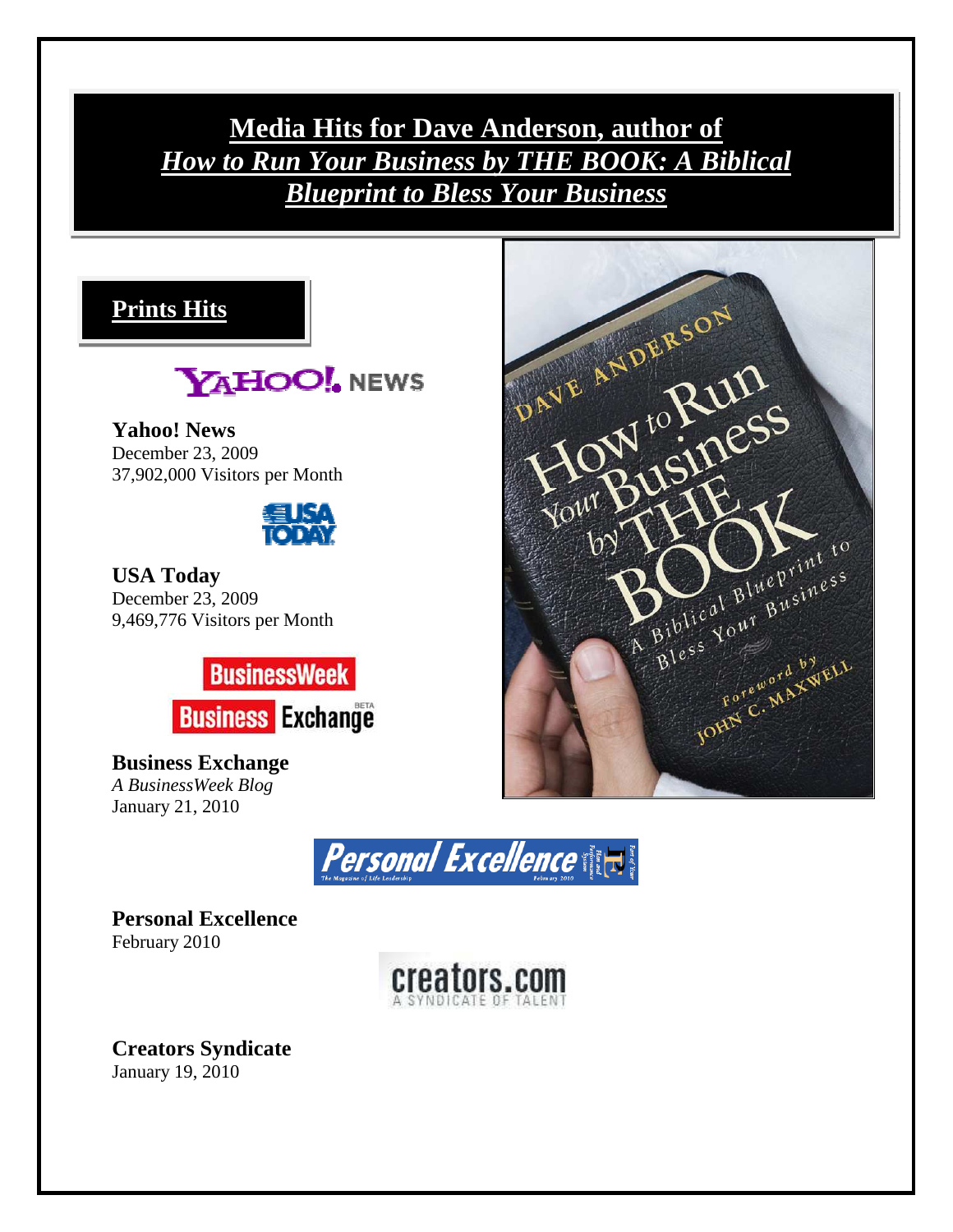

**Chicago Now**  December 23, 2009 493,132 Visitors per Month



**ItWorld**  January 11, 2010 242,218 Visitors per Month



**ITbusiness.ca** *Based on interview with Joaquim Menezes*  January 18, 2010



#### **Central Valley Business Times**

*Based on interview with Doug Caldwell*  January 7, 2010 61,101 Visitors per Month



**AmericanTowns.com** 

December 23, 2009 January 7, 2010 January 9, 2010 289,938 Visitors per Month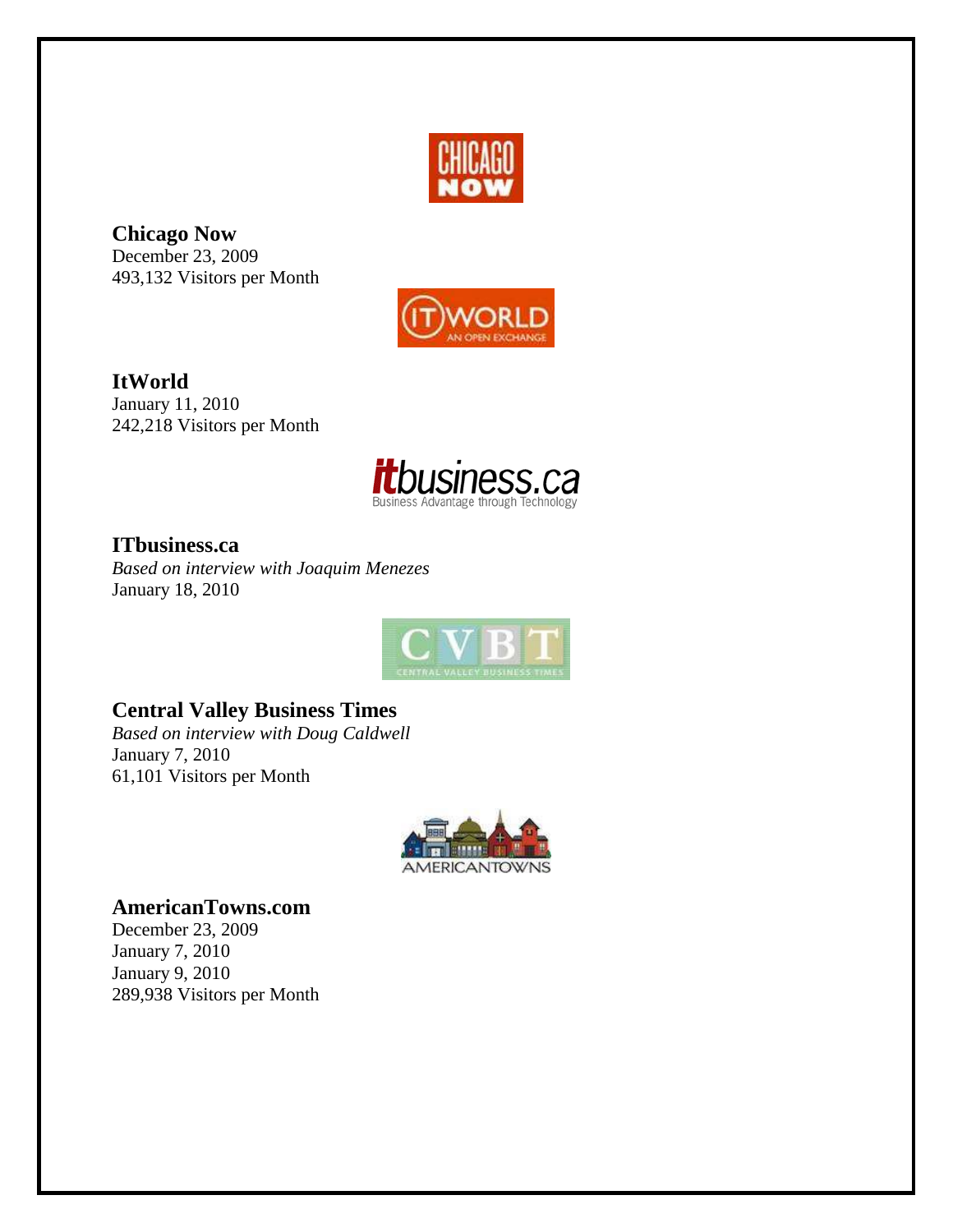## **News Blaze**

#### **News Blaze**

December 22, 2009 December 28, 2009 January 5, 2010 January 7, 2010 January 14, 2010 138,468 Visitors per Month



#### **RIS Media**

December 28, 2009 January 7, 2010 101,492 Visitors per Month

# **EPOWER PLAYER**

### **The Power Player Magazine**

February 2010 68,000 Visitors per Month

# **accountingwEB**

### **AccountingWEB**

January 10, 2010 54,658 Visitors per Month



### **Reliable Plant**

December 29, 2009 January 11, 2010 Circulation 52,215



### **Mortgage Mag**

January 13, 2010 50,448 Visitors per Month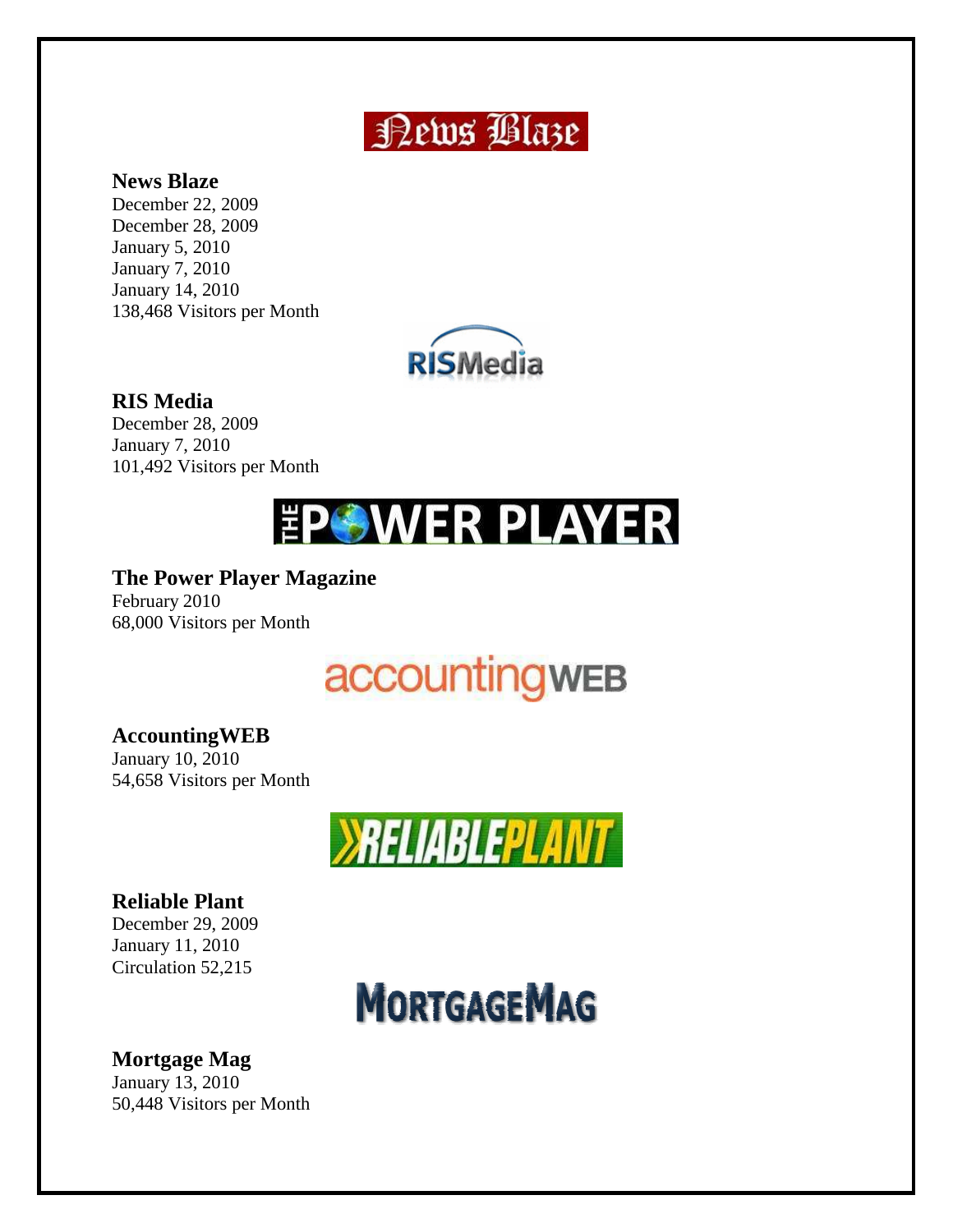### training

**Training Magazine** 

January 21, 2010 Circulation 40,001



**Birmingham Parent**  January 2010

Circulation 40,000



**American Surveyor** 

December 29, 2009 Circulation 40,000



**POB Magazine** February 2010 Circulation 38,005

topix

**Topix**  December 23, 2009



**Exchange Magazine**  December 29, 2009



**CareerWomen.com**  December 23, 2009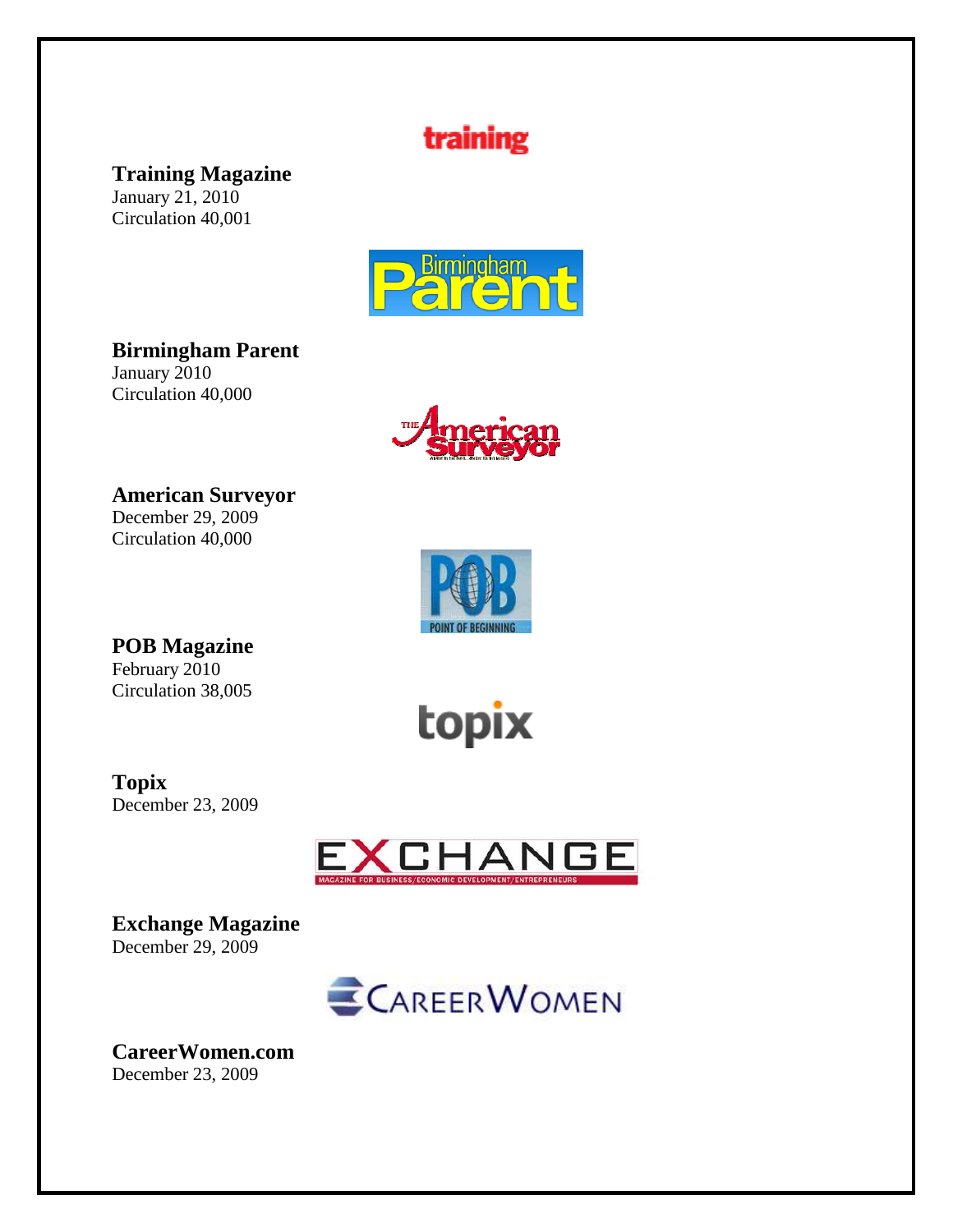# **Baret Kews**

**Baret News**  December 28, 2009 January 7, 2010



**The Dunn County News**  Dunn County, WI January 3, 2010



**GCX: Global Corporate Expansion** January 15, 2010



**ArticlesBase**  January 21, 2010

Preaching

**Preaching**  January 14, 2010 Circulation 16,721



**Printer's NW Trader**  January 14, 2010



**Gawkwire.com**  January 28, 2010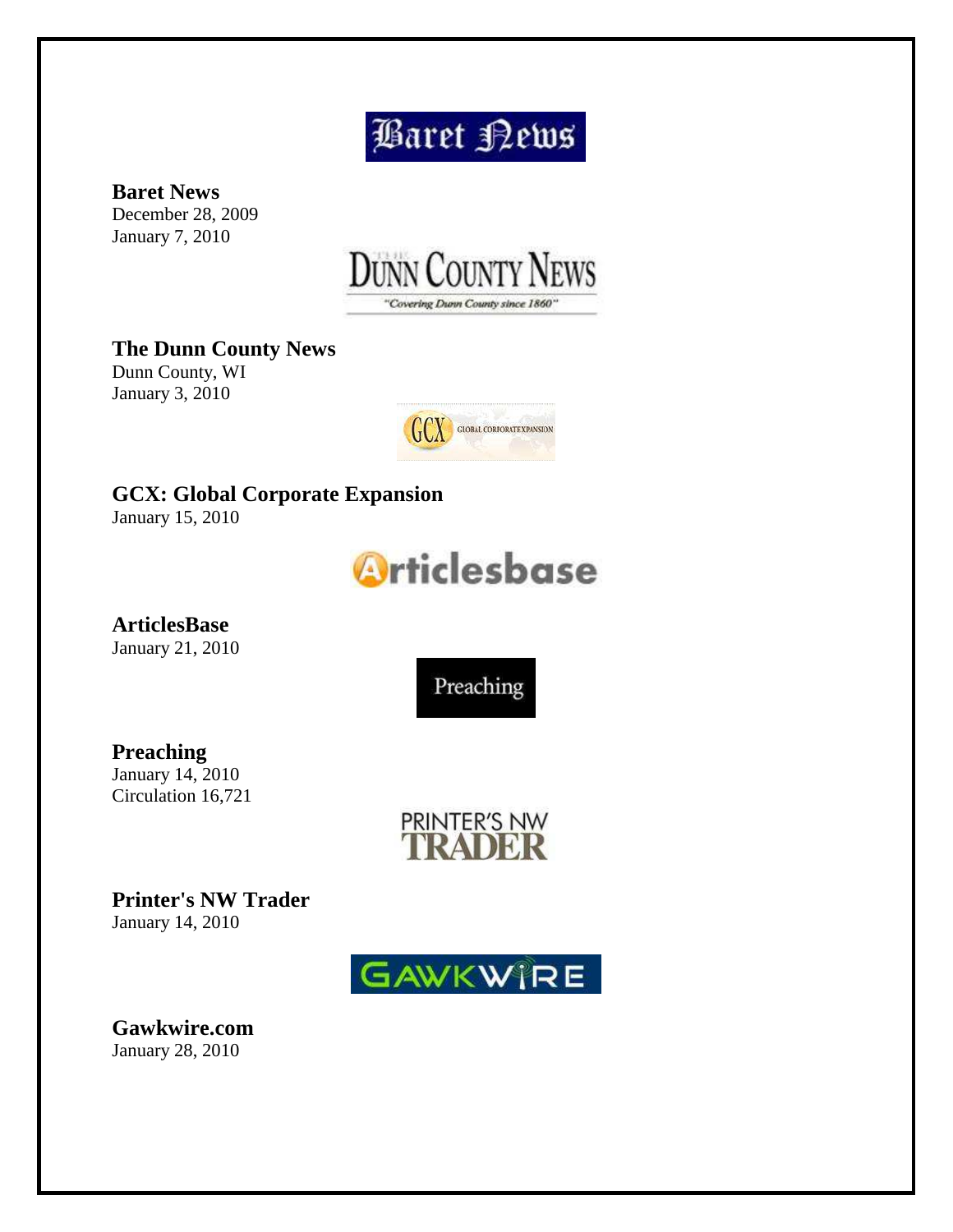

**North Coast Business Journal**  January 2010



**TheSavvyGal.com**  January 8, 2010

### FINANCIAL GUIDE IN URBAN LIFE

**Financial Guide in Urban Life**  January 25, 2010

## YOUR HR DIGEST

**Your HR Digest**  January 2010



**Jamaica Observer**  January 31, 2010

**Television Interviews:** 



**Kababayan LA**

*KSCI-TV*  Los Angeles, CA January 11, 2010 February 8, 2010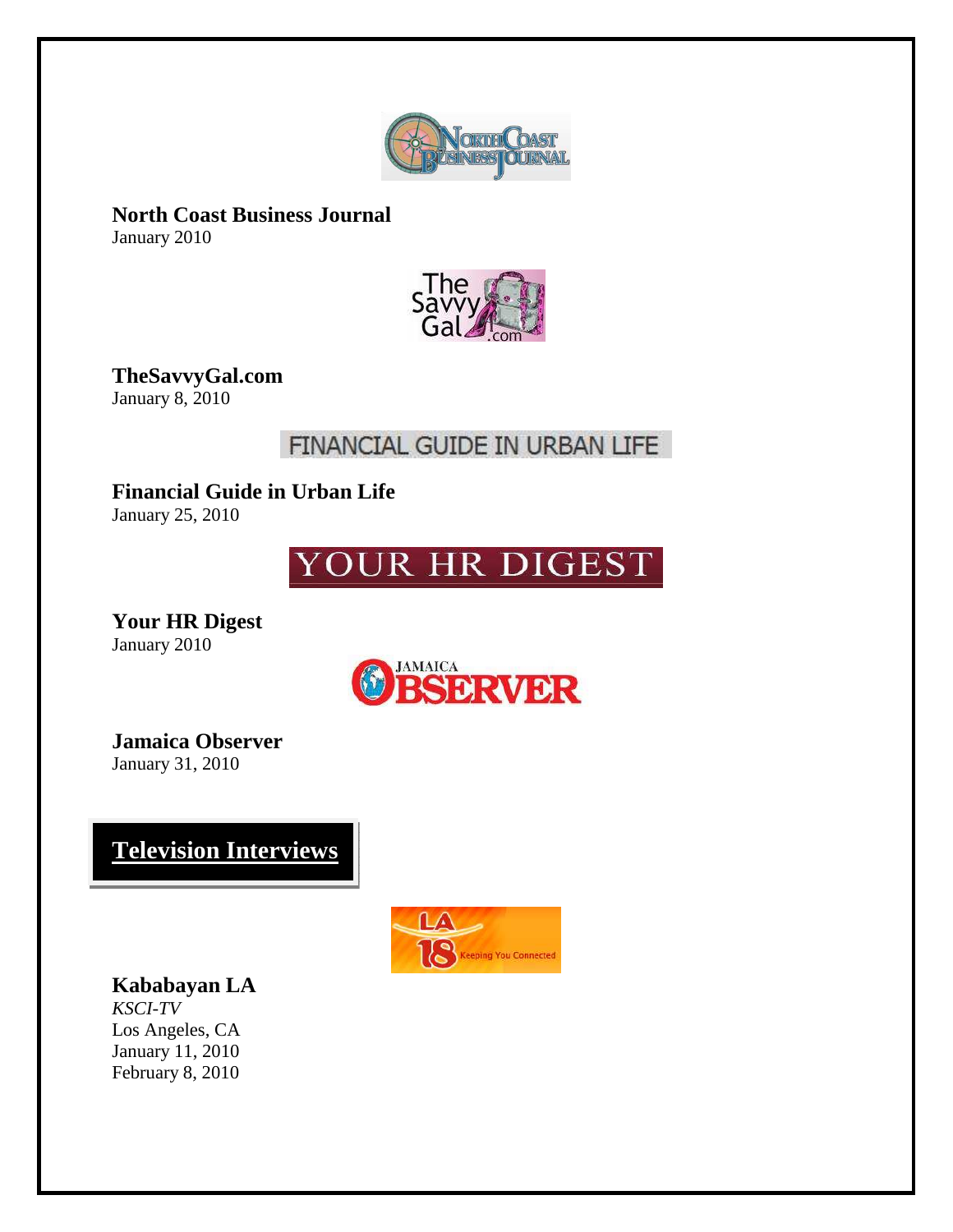### **Radio Interviews**



**The Jim Scott Show** *WLW-AM* 50,000-Watt Station, Cincinnati, OH January 4, 2010

## Dresser After Dark

**The Michael Dresser Show** *Lifestyle Talk Radio Network*  January 4, 2010



**KDAZ-AM** Albuquerque, NM January 6, 2010



#### **The Paradise Radio Network**

*WCBQ-AM*/*WHNC-AM*  Durham, NC January 6, 2010



**KNX-AM** 50,000-Watt Station, Los Angeles, CA January 6, 2010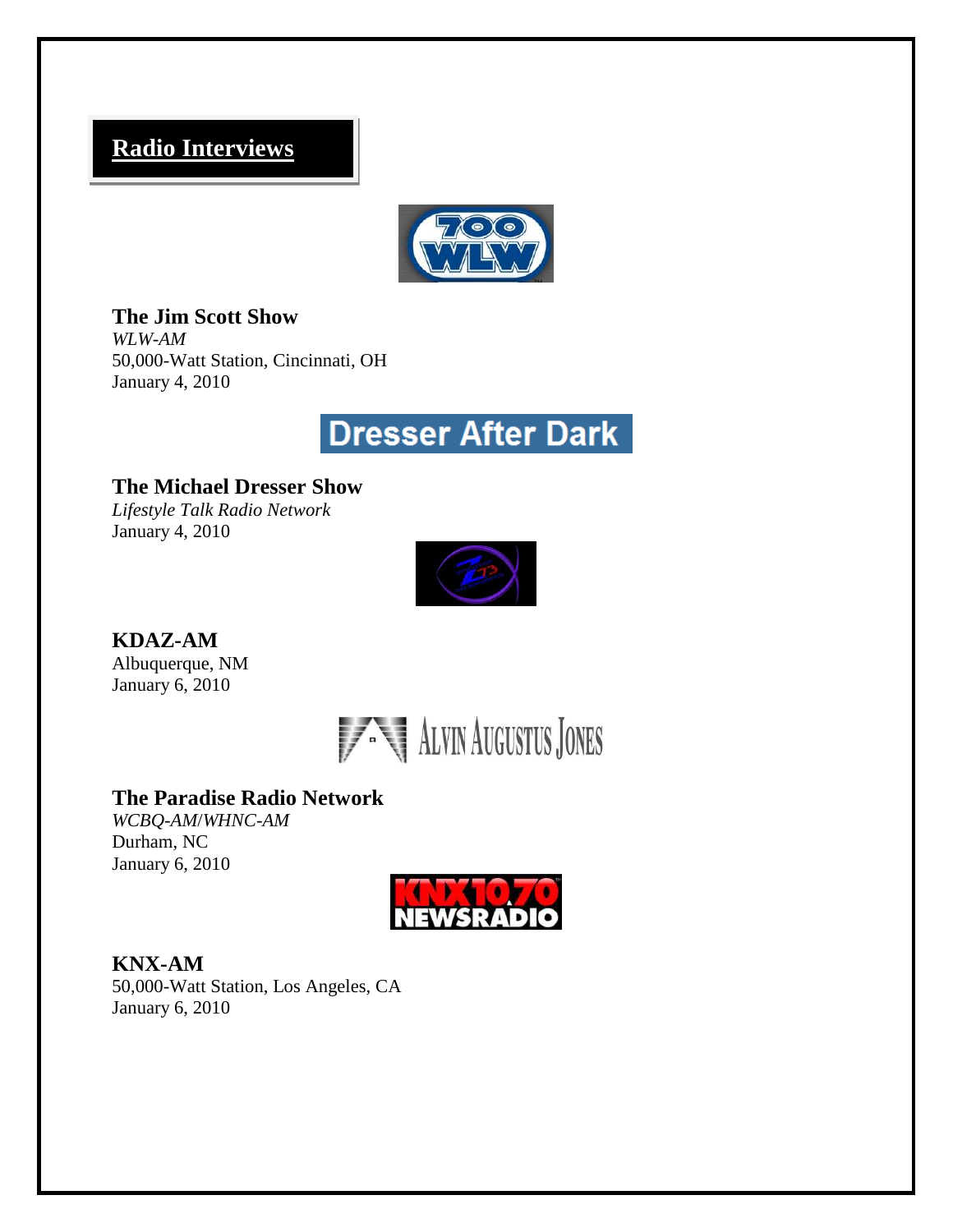

### **Biz Talk**

*WZAB-AM* Miami, FL February 3, 2010

# The Valder Beebe Show

**Valder Beebe Show**  *KXVI-FM* Garland, TX February 8, 2010

### **Coming soon**

# tulsabusiness

**Tulsa Business Journal** Based on interview with D. Ray Tuttle Run Date TBD



**HR Daily Advisor**

February 5, 2010 newsletter